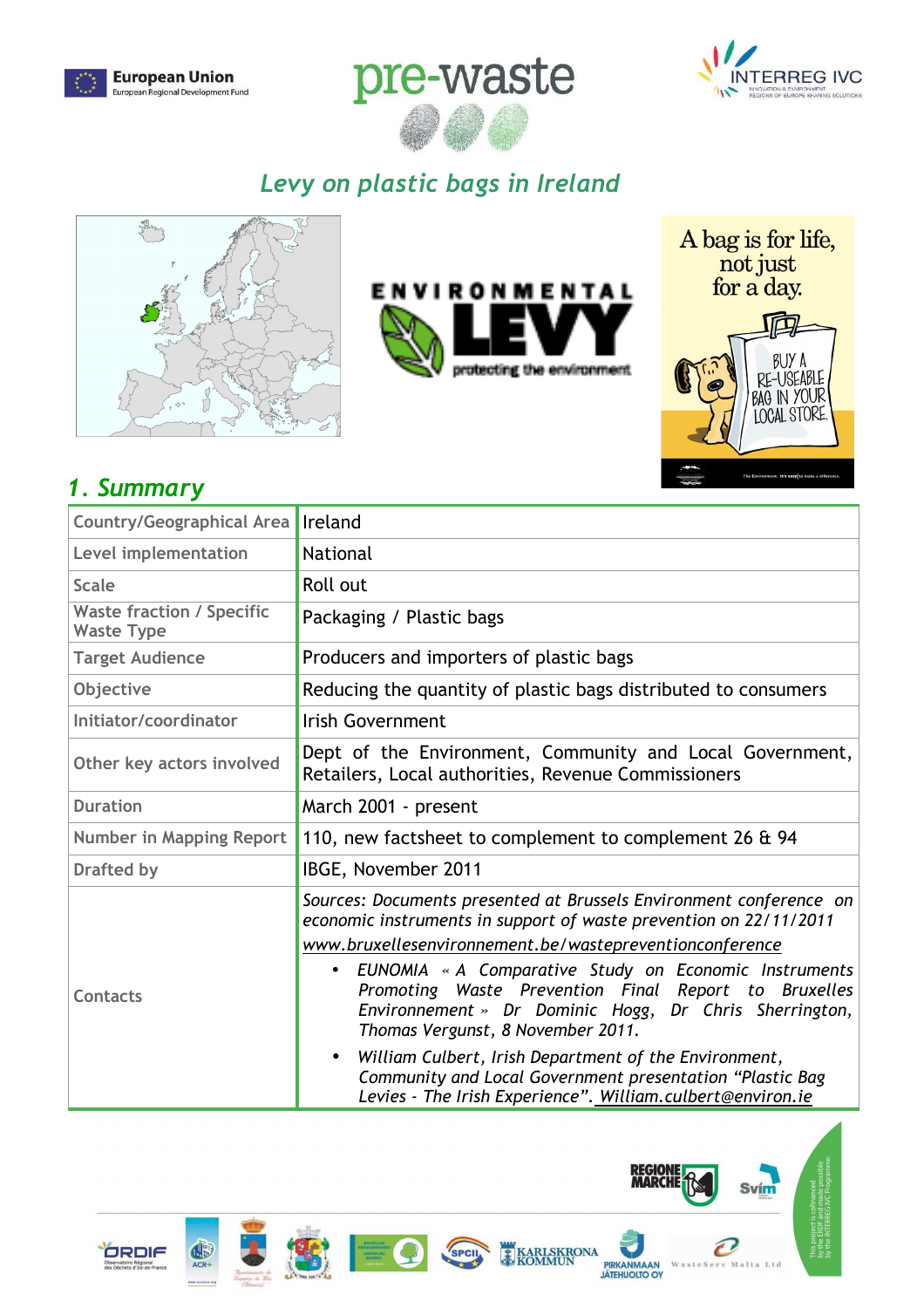





## *2. Context*

In the 90's plastic bags constituted significant litter problem. They accounted for **5%** of litter in Ireland with a highly visible impact, countering Ireland's image as clean & green. A new Government in 1997 committed to examine means of discouraging the use of plastic bags.

## *3. Strategy*

## *Objectives*

The Irish Government's intention was to set a rate of tax which would act to change consumer behaviour, i.e. discourage the use of plastic bags. As such, the initial rate of tax was set at six times consumers' average maximum willingness to pay for the purchase of plastic bags.

## *Preconditions*

In 1998, a **consultancy study** was commissioned "to identify and assess possible fiscal, regulatory or other measures that might be undertaken to minimise the use and environmental impact of plastic bags".

Published in January 1999, the study found that 1.26 billion plastic bags were dispensed free of charge at retail outlets per year, which represented 328 per inhabitant per year. Sources of plastic bags were: domestic producers (20%), imported (80%) (55% EU; 25% Third Countries). Employment by home producers represented circa 200 jobs. 82% of plastic bags were consumed in the grocery sector. The consultants recommended minimum **4 cent** levy to be effective. Consultants did not recommend whether **'supply side'** or **'point of sale'** levy would be most effective

A **public consultation process** undertaken late 1999 showed a very strong public support for the levy and principle opposition from plastic industry, packaging importers/distributors, and sections of retail sector.

Based on these results, initial preference was for a **supply-side** levy that was considered the simplest and more cost-efficient option. However, difficulties were subsequently encountered with relevant stakeholders regarding the implementation and enforcement mechanisms of supply-side levy. Further reflection regarding the levy amount considered that **15 cent** would be more effective.

**Government approval** was obtained March 2001 for **point of sale** levy to be applied on customers by retailers (circa 30,000) and special Environment Fund established. Producers/importers/distributors opposed, while retailers were supportive though there were worries about customer refusal to pay, and consumers were supportive with some concerns regarding effects on low-incomes.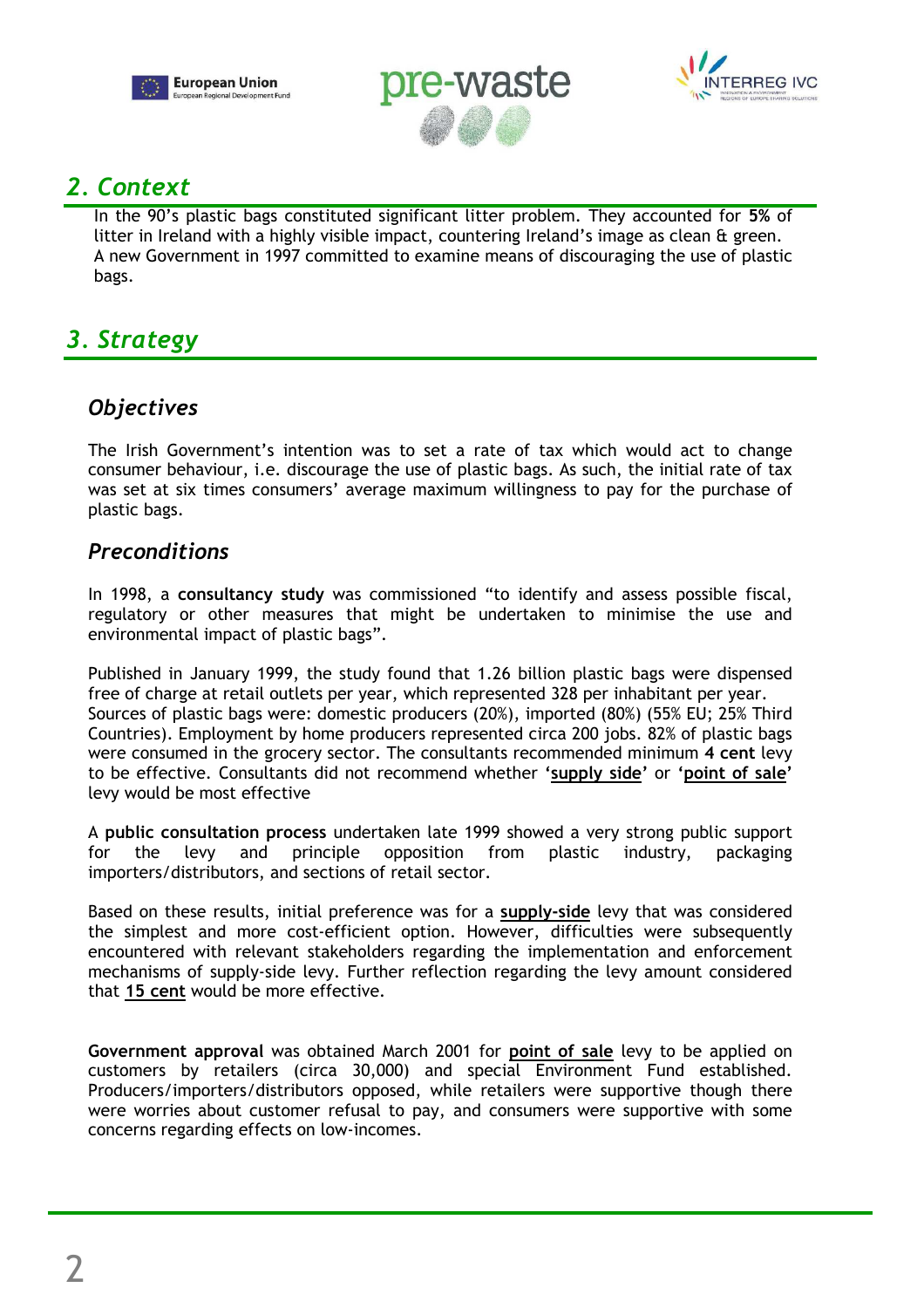





## *Procedure*

The Irish plastic bag levy was introduced in March 2002 under the Waste Management (Environmental Levy) (Plastic Bag) Regulations 2001. Initially, the tax was set at  $\epsilon$ 0.15 per plastic bag, with exemptions for smaller plastic bags that met specific conditions and used to store non-packaged goods such as dairy products, fruit and vegetables, nuts, confectionary, hot or cold cooked food and ice –these are known as levy-free bags (reusable plastic bags are also exempt as long as the charge for the bag exceeds  $\epsilon 0.70$ ).<sup>1</sup>

The tax is passed directly to consumers at the point of sale, and has thus been reported to provide a clearer, more consistent message than systems where retailers are responsible for the levy (such as in Denmark and South Africa).<sup>2,5</sup>

The tax was implemented to 'change consumers' behaviour to reduce the presence of plastic bags in the rural landscape, and to increase public awareness of littering'. Revenues from the tax are paid into an Environmental Fund which is administered by the Department of Environment, Heritage and Local Government. The fund is used to cover administrative costs (3% of total revenues) and support a wide range of environmental programmes. The costs of implementation are reported to be very low because bookkeeping and reporting has been integrated with VAT returns.<sup>4</sup>

The levy is not a Pigouvian tax, in that the rate of the tax was not devised with the intention of internalising the marginal external costs. Instead, the Irish Government's intention was to set a rate of tax which would act to change consumer behaviour. As such, the initial rate of tax was set at six times consumers' average maximum willingness to pay for the purchase of plastic bags. $5$ 

Regarding implementation and enforcement, local authorities are responsible for enforcing application of levy at point of sale (spot-checks), and the Revenue Commissioners are responsible for the collection of levy due from retailers.

 $\overline{a}$ 1 According to the Department of the Environment, Community and Local Government 'Bags not exceeding 225mm in width (exclusive of any gussets), by 345mm in depth (inclusive of any gussets), by 450mm in length, (inclusive of any handles) have been marketed as "Levy Free Bags". The regulations, however, do not provide for "Levy Free Bags". The Plastic Bag Levy applies on all plastic bags, even if marketed as "Levy Free Bags", when used in circumstances not exempted by the regulations'. See: Department of the Environment, Community and Local Government (2007) Plastic Bags, Date Accessed: 19 September 2011, www.environ.ie/en/Environment/Waste/PlasticBags/.

<sup>2</sup> Dikgang, J. Leiman, A. and Visser, M. (2010) Analysis of the Plastic-Bag Levy in South Africa, Policy Paper No. 18, Environmental Policy Research Unit, School of Economics, University of Cape Town, July 2010, www.econrsa.org/papers/p\_papers/pp18.pdf 3 Plastic Bag: Friend or Foe? (no date given) *Market Based Examples*, Date Accessed: 20 September 2011, www.plasticbageconomics.com/index.php?option=com\_content&task=view&id=26&Itemid=40

<sup>4</sup> Convery, F., McDonnell, S. and Ferreira, S. (2007) The Most Popular Tax in Europe? Lessons from the Irish Plastic Bags Levy, Environmental and Resource Economics, September 2007, Vol. 38, No. 1, pp. 1-11 5 Ibid.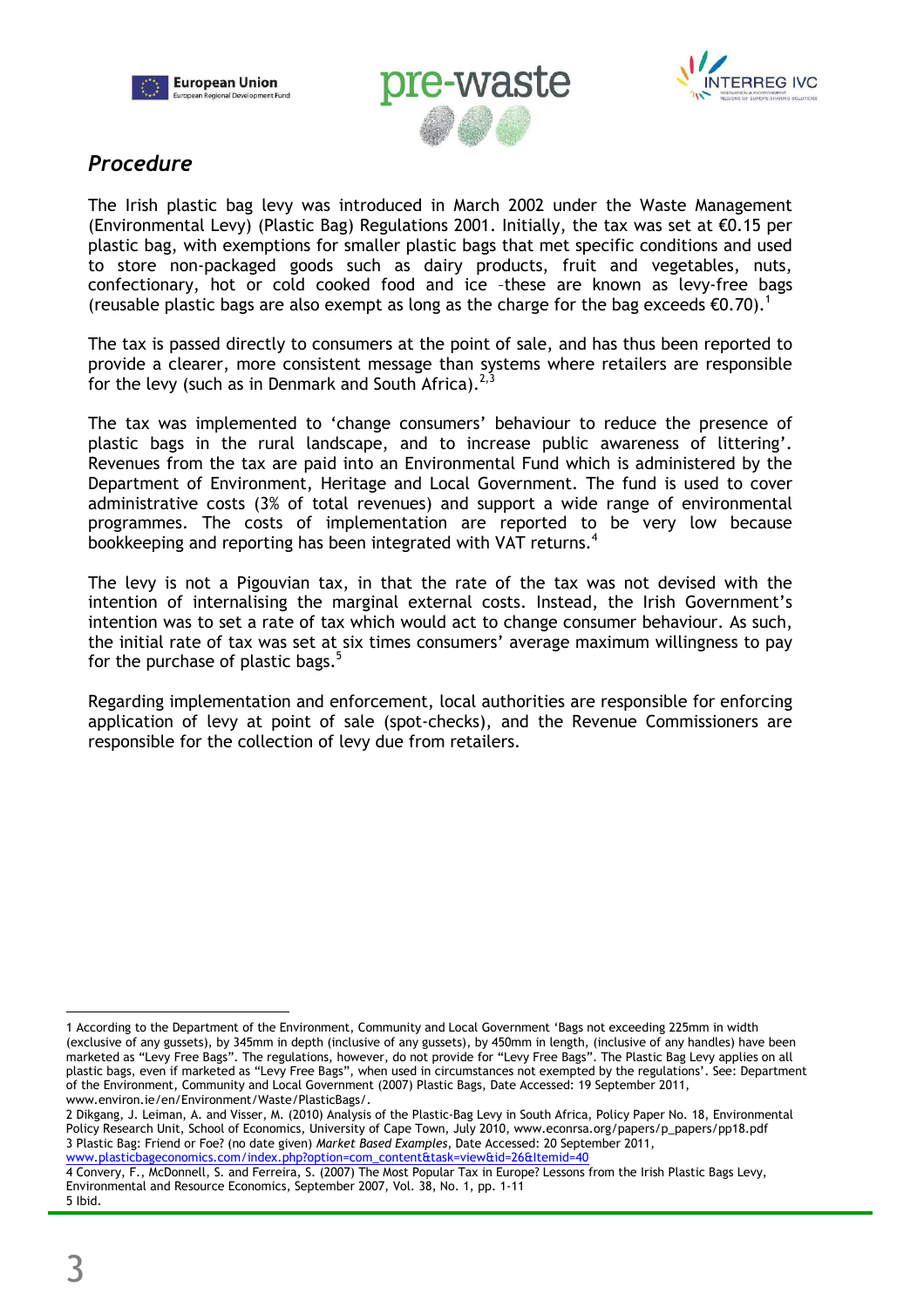





### *Instruments*

Primary and secondary legislation complemented prior to its commencements by

- Service level agreement with Revenue Commissioners
- Extensive multi-media public information campaign (6 weeks towards general public and retailers)

#### **Primary Legislation**

Waste Management (Amendment) Act 2001 provided for the establishment of a new Environment Fund and the provision of charges for the landfill levy & the plastic bag levy

Plastic bag were defined as "a bag –

- i. made wholly or in part of plastic, and
- ii. which is suitable for use by a customer at the point of sale in a supermarket, service station or other sales outlet,

other than a class of bag exempted in regulations."

#### **Secondary Legislation:**

Regulations: established the amount of original levy – **15 cent** per bag in March 2002 and increased it to 22 cent in July 2007

Exemptions from levy:

smaller-sized in-store bags used to hold meat, poultry, fish smaller-sized in-store bags used to hold fresh fruit and vegetables long-life reusable bags sold for not less than 70 cent

Bio-degradable bags were not excluded, because they also pose a littering problem and because it would not be possible for local authorities to check on the spot if a bag provided by a retailer is biodegradable.

Paper bags are not included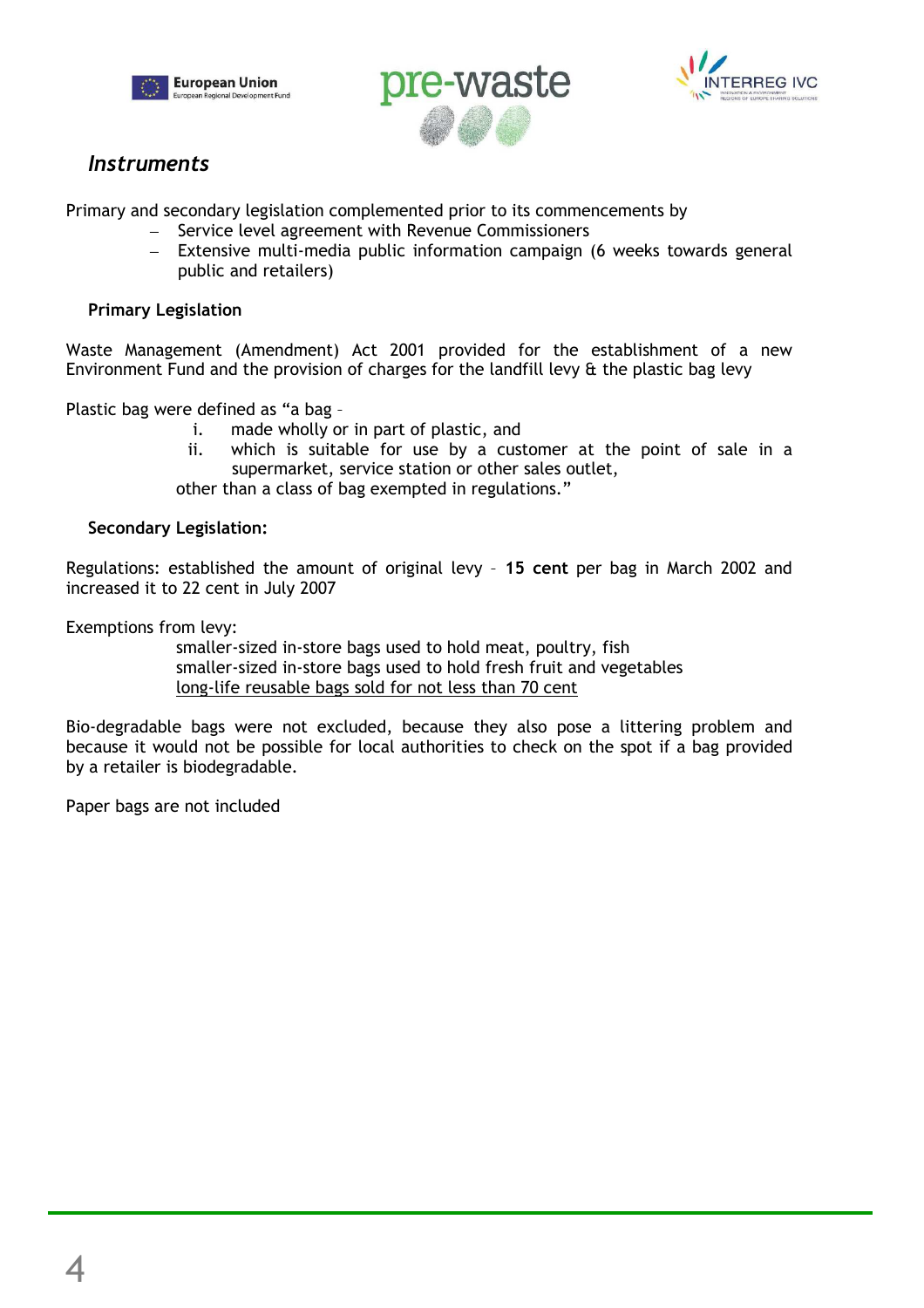





## *4 .Resources*

### *Financial Resources*

Revenues from the tax are paid into an Environmental Fund which is administered by the Department of Environment, Community and Local Government. The fund is used to cover administrative costs (3% of total revenues) and support a wide range of environmental programmes. The costs of implementation are reported to be very low because bookkeeping and reporting has been integrated with VAT returns.<sup>6</sup>

Since the introduction of the levy to end 2010, a total of **€166m** were collected (landfill levy has generated an additional €274m ) – all for environmental purposes. The proceeds are used for waste recycling infrastructure (capital & operational costs), stepped-up enforcement, intensive waste awareness campaigns, anti-litter initiatives, environmental research etc.

Plastic bag levy receipts are declining from a maximum of **26.7m** in 2008 to **17.3m** in 2010; which is an indication of success.



#### Figure 1: Unadjusted Plastic Bag Consumption and Associated Revenue

*Source: Department of Environment, Heritage and Local Government, 2008* 

No data is available on other resources (human, communication tools…) and their allocation over time.

 $\overline{a}$ 6 Convery, F., McDonnell, S. and Ferreira, S. (2007) The Most Popular Tax in Europe? Lessons from the Irish Plastic Bags Levy, Environmental and Resource Economics, September 2007, Vol. 38, No. 1, pp. 1-11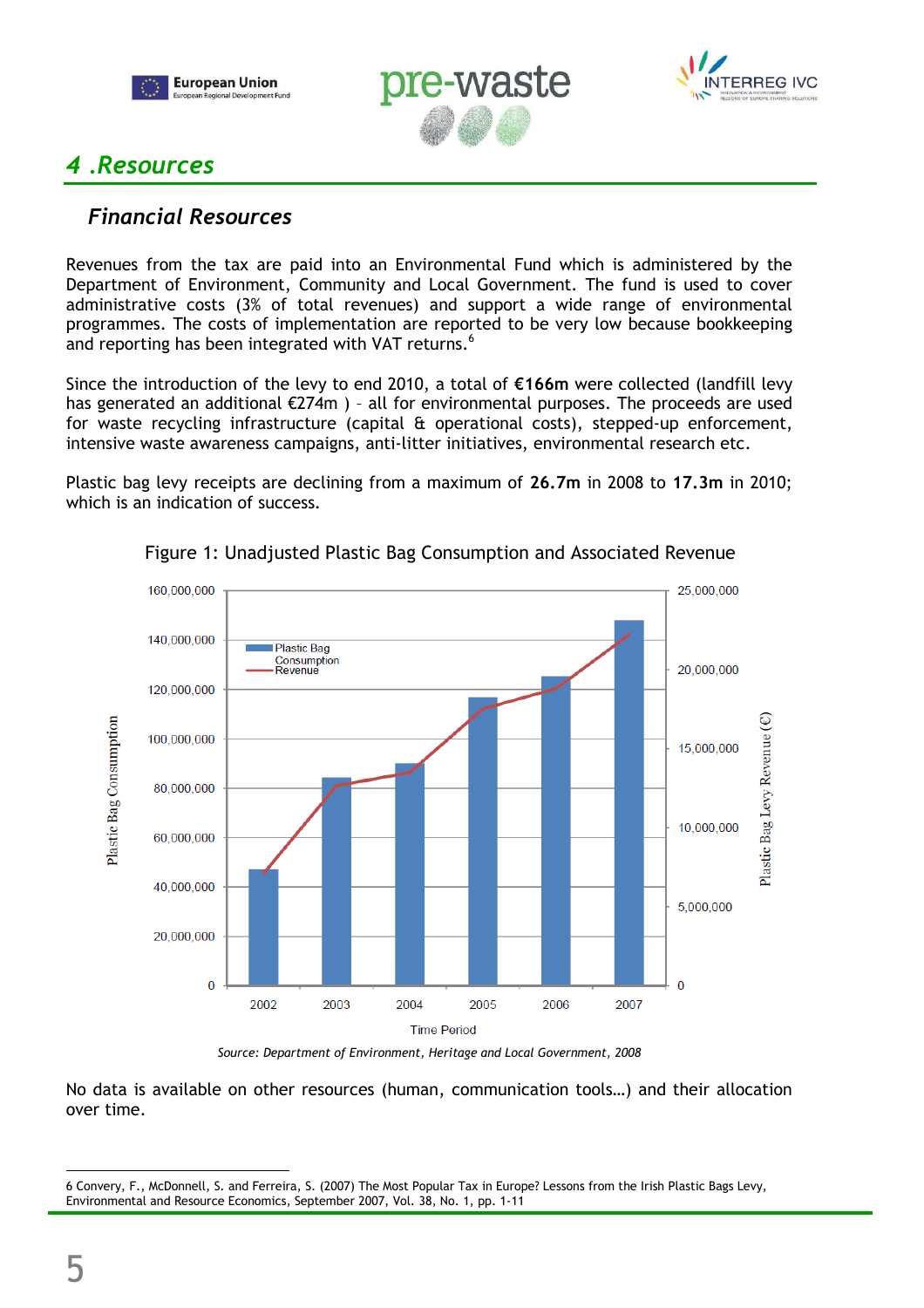





## *5. Evaluation*

### *Results*

#### *- Participation*

It has been reported that this policy has been very effective and has 'proved so popular with the Irish public that it would be politically damaging to remove it'.<sup>7</sup>

Currently, **90%** of shoppers use reusable/long life bags, **6%** use cardboard boxes, **4%** plastic bags and **1%** other means

#### *- Avoided waste quantities (or toxicity)*

There was a marked decrease in the use of plastic bags in the short term, a trend which reversed slightly over the years, but which was countered by the increase in the plastic bag levy in 2007.

> **Immediate > 90%** reduction in plastic bag consumption Pre levy consumption – **328** bags/inhabitant/year Post levy consumption – **21** bags/inhabitant/year Pre levy increase 2007 – **33** bags/inhabitant/year Post levy increase 2007– **26** bags/inhabitant/year Usage in 2010 – **18** bags/inhabitant/year

A 2008 regulatory impact assessment of Ireland's plastic bag levy reported that:

*'…whilst the preliminary data show the recent levy increase to 22 cent has reduced per capita usage the current actual level of approximately 30 bags per person remains considerably higher than the 2002 post-levy levels of approximately 22 bags per person. Thus the impact of the initial levy has not been sustained in terms of the reduction in per capita usage of plastic bags. This sustained increase in demand since 2002 is believed to be attributable in part to the decline in the real value of the initial 15 cent levy.'.<sup>8</sup>*

 $\overline{a}$ 7 Convery, F., McDonnell, S. and Ferreira, S. (2007) The Most Popular Tax in Europe? Lessons from the Irish Plastic Bags Levy, Environmental and Resource Economics, September 2007, Vol. 38, No. 1, pp. 1-11

<sup>8</sup> AP EnvEcon Limited (2008) Regulatory Impact Analysis on Proposed Legislation to Increase Levies on Plastic Shopping Bags and Certain Waste Facilities, Report for the Department of Environment, Heritage and Local Government, November 2008, www.environ.ie/en/Legislation/Environment/Waste/WasteManagement/FileDownLoad,21599,en.pdf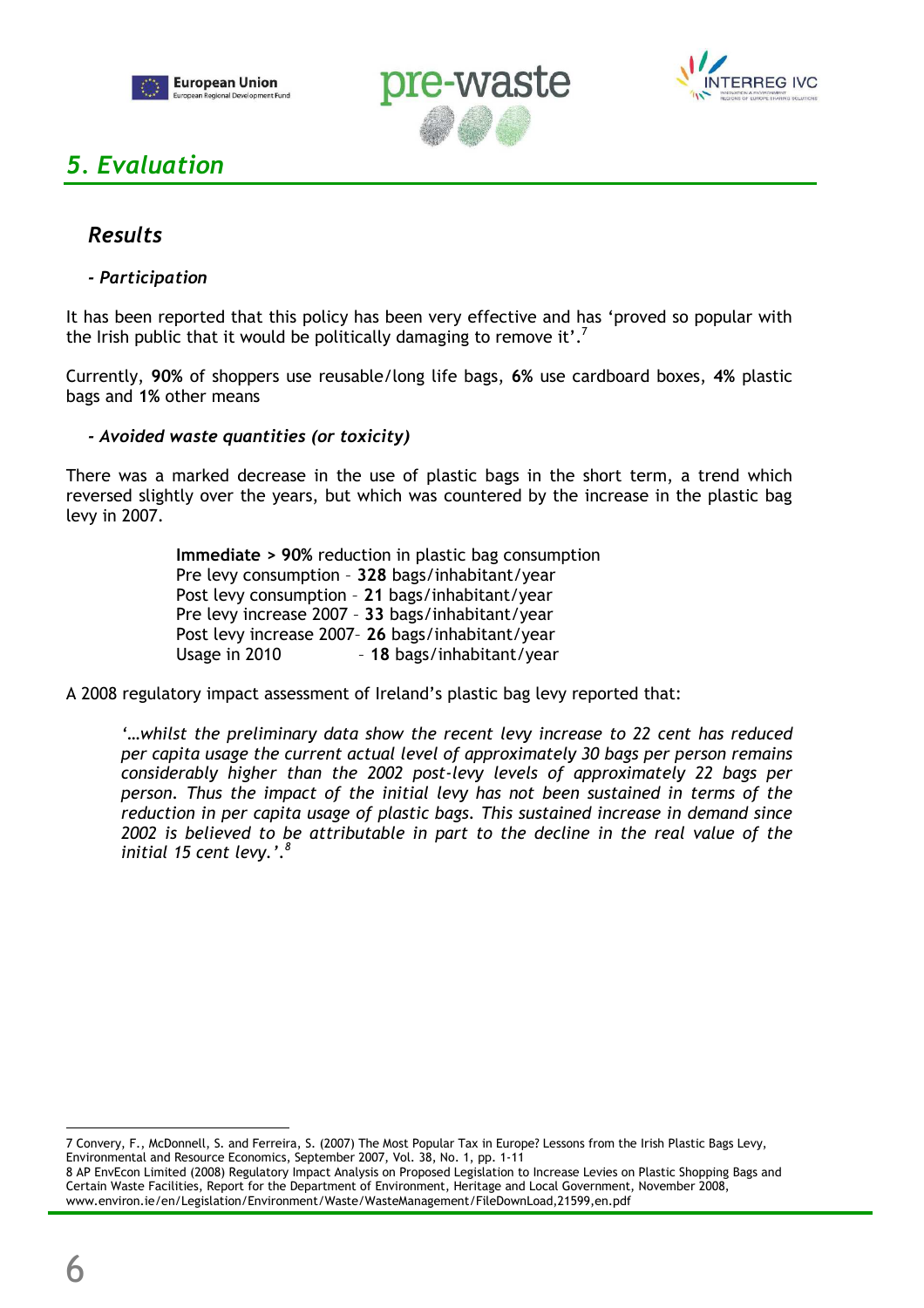





### *Impacts*

#### *- Costs for Retailers and Consumers*

An evaluation of the impact of the levy on householders and retail sector was undertaken by Convery et al.<sup>9</sup> The authors interviewed seven leaders in the retail sector and conducted random telephone interviews with consumers, the results were as follows:

- Retailers found the effects of the tax on their well-being neutral or positive, closely related to the fact that the additional costs of implementation were generally less than the savings resulting from not having to purchase plastic bags. Implementation costs were low because book-keeping was integrated with VAT returns; and
- Overall, consumers were very much in favour of the levy. While the levy had caused them some expense, through either paying the levy or buying long-life bags, virtually all respondents responded that they felt the impact on the environment was positive, producing a noticeable reduction in plastic bags 'in the environment'.

#### **Environmental Impacts**

The levy applies only to single-use plastic bags and as a result it has been suggested that since the introduction of the levy paper shopping bags are more prevalent (though it was not possible to find data on the consumption of paper bags before or after the introduction of the tax, although it is expected that usage has increased). Surveys have indicated, however, that up to 90% of shoppers used long-life bags in 2003, compared with 36% in 1999, which suggests that the switch to paper bags has been a far from universal switch, and that there has been a discernible switch to long-life bags.<sup>10</sup>

Fehily Timoney *et al* carried out an ex ante study on the impact of the tax on the plastic bag industry.<sup>11</sup> This study included a life cycle assessment (LCA) of plastic and paper bags using a weighting system, based on how far away each impact was from a sustainable target level. Using this approach, plastic bags were shown to have a lower total impact score of 7.9 compared to paper bags with a score of 8.9.<sup>12</sup> The higher impact of paper bags has been confirmed in a more recent LCA published by the Environment Agency in England.<sup>13</sup> In this study it was found that a paper bag would have to be used three times before its global warming potential would match that of a HDPE plastic bag being used only once (Table 1). The researchers found that HDPE plastic bags were frequently reused, either as bin liners or for subsequent shopping excursions, and in such instances paper and cotton reusable bags would have to be used a significant number of times before their higher global warming potential had been offset. For example, if plastic bags were used as bin liners 40.3% of the time (a survey found this this to be the average usage rate in England) a paper bag would have to be used four times to match the global warming impact.

 $\overline{a}$ 9 Convery, F., McDonnell, S. and Ferreira, S. (2007) The Most Popular Tax in Europe? Lessons from the Irish Plastic Bags Levy, *Environmental and Resource Economics*, September 2007, Vol. 38, No. 1, pp. 1-11

<sup>10</sup> Department of the Environment, Community and Local Government (2007) *Plastic Bags Levy to be Increased to 22c from 1 July 2007*, Press Release: 21/02/2007, Date Accessed: 19 September 2011,

www.environ.ie/en/Environment/Waste/PlasticBags/News/MainBody,3199,en.htm

<sup>11</sup> Fehily, Timoney & Company (1999) *Consultancy Study on Plastic Bags*, Report prepared for the Department of Environment and Local Government, Dublin.

 $12$  Ibid.

<sup>&</sup>lt;sup>13</sup> Environment Agency (2011) Life-Cycle Assessment of Supermarket Carrier Bags, http://www.environmentagency.gov.uk/research/library/publications/129364.aspx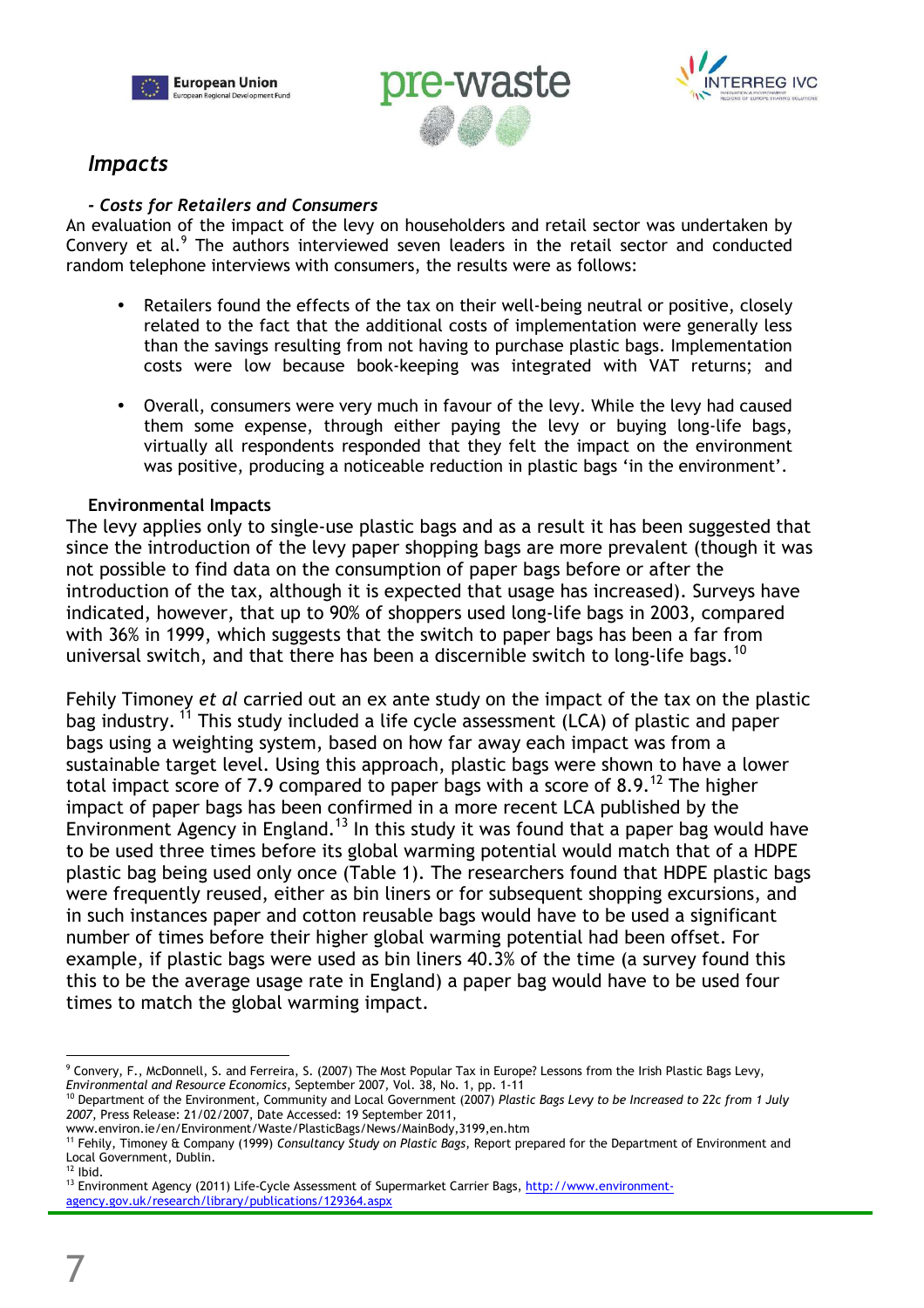





Table 1: The Amount of Primary Use Required to Take Reusable Bags Below the Global Warming Potential of HDPE Bags with and Without Secondary Use

| Type of carrier                  | HDPE bag (no<br>secondary use) | <b>HDPE bag (40.3%)</b><br>reused as bin<br>liners) | <b>HDPE bag (100%)</b><br>reused as bin<br>liners) | HDPE bag (used<br>three times) |  |
|----------------------------------|--------------------------------|-----------------------------------------------------|----------------------------------------------------|--------------------------------|--|
| Paper bag                        |                                | 4                                                   |                                                    |                                |  |
| LDPE bag                         | 4                              | 5                                                   | g                                                  |                                |  |
| Non-woven PP<br>bag              | 11                             | 14                                                  | 26                                                 | 33                             |  |
| Cotton bag                       | 131                            | 173                                                 | 327                                                | 393                            |  |
| Source: Environment Agency, 2011 |                                |                                                     |                                                    |                                |  |

One way of viewing this is that LCAs play an important role in highlighting some of the potentially contradictory factors of such taxes and the importance of incorporating data on the overall environmental impact of the various available options. In this case it might be perceived that a narrow focus on litter or waste prevention may in fact exacerbate the environmental impact of a particular activity. Indeed an environmental group in Ireland has called for all single use bags, most notably paper bags, to be included in the tax system. $14$ 

However, criticism could also be levelled at the LCA approach, which arguably places too much emphasis on greenhouse gas impacts to the exclusion of other, less well understood impacts. One of the key issues as far as plastic bags are concerned is the downstream impact of plastic bags as land-based and marine litter. In the terrestrial environment, plastic bags are one of the more visible forms of litter, and presumably, for this reason, contribute much to litter-related disamenity. Indeed, the early discussion around a levy in South Africa was given impetus by the environment minister's encounters with plastic bag litter in otherwise pristine environments.

Plastics dominate marine litter and represent a significant threat to the marine environment due to their abundance, longevity in the marine environment and their ability to travel vast distances.<sup>15</sup> Despite representing only 10% of all waste produced, plastics account for between 50-80% of marine litter and this is not expected to decline for the foreseeable future (particularly as plastics do not degrade quickly).<sup>16</sup> Of all plastics, it is, arguably, single use plastic bags that have the greatest impact. Data taken from the International Bottom Trawl Survey and the Clean Seas Environmental Monitoring Programme indicate that plastic bags make up 40% of all marine litter in the waters of the North East Atlantic. The French research institute IFREMER has also found

 $\overline{a}$ 14 Friends of the Irish Environment (2010) *Call for Ireland to Extend Levy to all Single-use Bags*, Date Published: December 2010, Date Accessed: 19 September 2011, www.friendsoftheirishenvironment.net/index.php?do=friendswork&action=view&id=878 15 KIMO (2010) Economic Impacts of Marine Litter, Kommunernes Internationale Miljøorganisation Local Authorities International Environmental Organisation, September 2010, available at

www.kimointernational.org/Portals/0/Files/Marine%20Litter/Economic%20Impacts%20of%20Marine%20Litter%20Low%20Res.pdf 16 Thompson, R.C., Swan, S.H., Moore, C.J. and vom Saal, F.S. (2009a) Our Plastic Age. Philosophical Transactions of the Royal Society B: Biological Sciences 364(1526): 1969-2166; Barnes, D.K.A., Galgani, F., Thompson, R.C. and Barlaz, M. (2009) Accumulation and fragmentation of plastic debris in global environments. Philosophical Transactions of the Royal Society B: Biological Sciences 364(1526): 1985-1998; Thompson, R.C., Moore, C.J., vom Saal, F.S., and Swan, S.H. (2009b) Plastics, the environment and human health: current consensus and future trends. Philosophical Transactions of the Royal Society B: Biological Sciences 364(1526): 2153- 2166.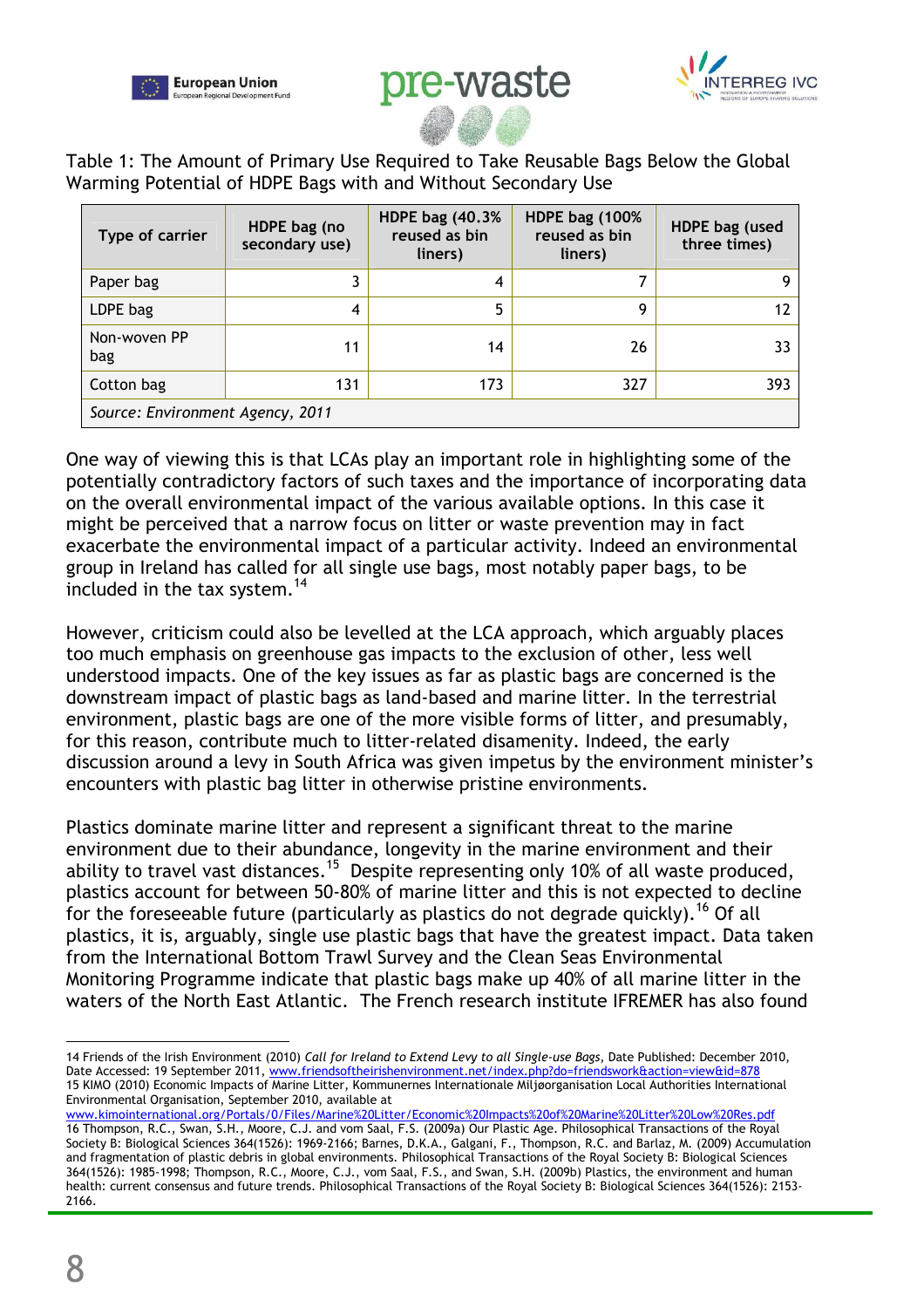





that in the Bay of Biscay most of the waste items found on the seabed were plastic (92%) and of those 94% were plastic bags. <sup>17</sup>

It is thus essential that as far as possible, an holistic view be taken when setting up taxes on products, one in which *all* the environmental impacts of the various options are quantified and accounted for, not just those associated with emissions under assumptions that the materials are all well-managed. The Carbon Based Packaging Tax introduced in the Netherlands in 2008 has been one of the first systems which has attempted to base the levy on the relative impact of different packaging materials. However, the tax, which considers the life cycle impact of packaging materials based on greenhouse gas emissions and is applied using a relevant metric for each material, does not, as per the discussion above, necessarily address all impacts.<sup>18,19</sup> The Danish packaging tax considered a wider range of poillutants, but not litter, but the Danish system also includes a deposit refund system for beverage packaging which tends to reduce littering of these items.

#### **Other Impacts: Litter**

The main objective of Ireland's plastic bag tax has been to reduce quantities of litter. In this regard the tax has had a marked effect and again Convery et al report that:

*'A combined project by Irish Business Against Litter and An Taisce (National Trust of Ireland) produced a number of litter surveys. These have found that between January 2002 and April 2003 the number of "clear" areas (i.e. areas in which there is no evidence of plastic bag litter) has increased by 21%, while the number of areas without "traces" has increased by 56%.*<sup>20</sup> *These numbers are remarkably high given the long lasting nature of plastic bags in the environment. A different source, the National Litter Pollution Monitoring System notes that plastic bag litter accounted for 5% of national litter composition before the introduction of the levy. In 2002, this number fell to 0.32%, in 2003 to 0.25% and to 0.22% in 2004'.*<sup>21</sup>

This rate has remained more or less constant since this time, as is shown in Figure 2 below.<sup>22</sup> It is worth noting that the Department of Environment, Heritage and Local Government estimated the figure of 5% in their first Annual National Litter Pollution Monitoring Systems Annual Report (May 2003). Consequently, one cannot be certain that the decline in litter quantities has been as dramatic as the figure would appear to suggest. However, the public commonly believes that the amount of plastic bag litter has decreased substantially since the introduction of the tax. $^{23}$ 

21 Convery, F., McDonnell, S. and Ferreira, S. (2007) The Most Popular Tax in Europe? Lessons from the Irish Plastic Bags Levy, Environmental and Resource Economics, September 2007, Vol. 38, No. 1, pp. 1-11

 $\overline{a}$ 17 Seas at Risk (2011) Commission Consults on Binning Plastic Bags, available at www.seas-at-risk.org/news\_n2.php?page=408 18 CE Delf (2007*) Environmental Indices for the Dutch Packaging Tax*, November 2007,

www.cedelft.eu/publicatie/environmental\_indices\_for\_the\_dutch\_packaging\_tax/724?PHPSESSID=f138219238c72e8038a0a5694354af 1d

<sup>19</sup> CE Delf (2010) *The Environmental Impact of the Dutch Packaging Tax*, August 2010, www.cedelft.eu/publicatie/the\_environmental\_impact\_of\_the\_dutch\_packaging\_tax/1102?PHPSESSID=0e0760e789da090aec15fb6e48 a0d3c9

<sup>20 &</sup>quot;Traces" of litter is defined as up to five items over a linear distance of 1 m.

<sup>22</sup> Litter Monitoring Body and TOBIN Consulting Engineers (2011) The National Litter Pollution Monitoring System – Litter Monitoring Body: System Results 2010, Report for the Department of the Environment, Heritage and Local Government, April 2011, www.litter.ie/system\_survey\_results/index.shtml

<sup>23</sup> Convery, F., McDonnell, S. and Ferreira, S. (2007) The Most Popular Tax in Europe? Lessons from the Irish Plastic Bags Levy, Environmental and Resource Economics, September 2007, Vol. 38, No. 1, pp. 1-11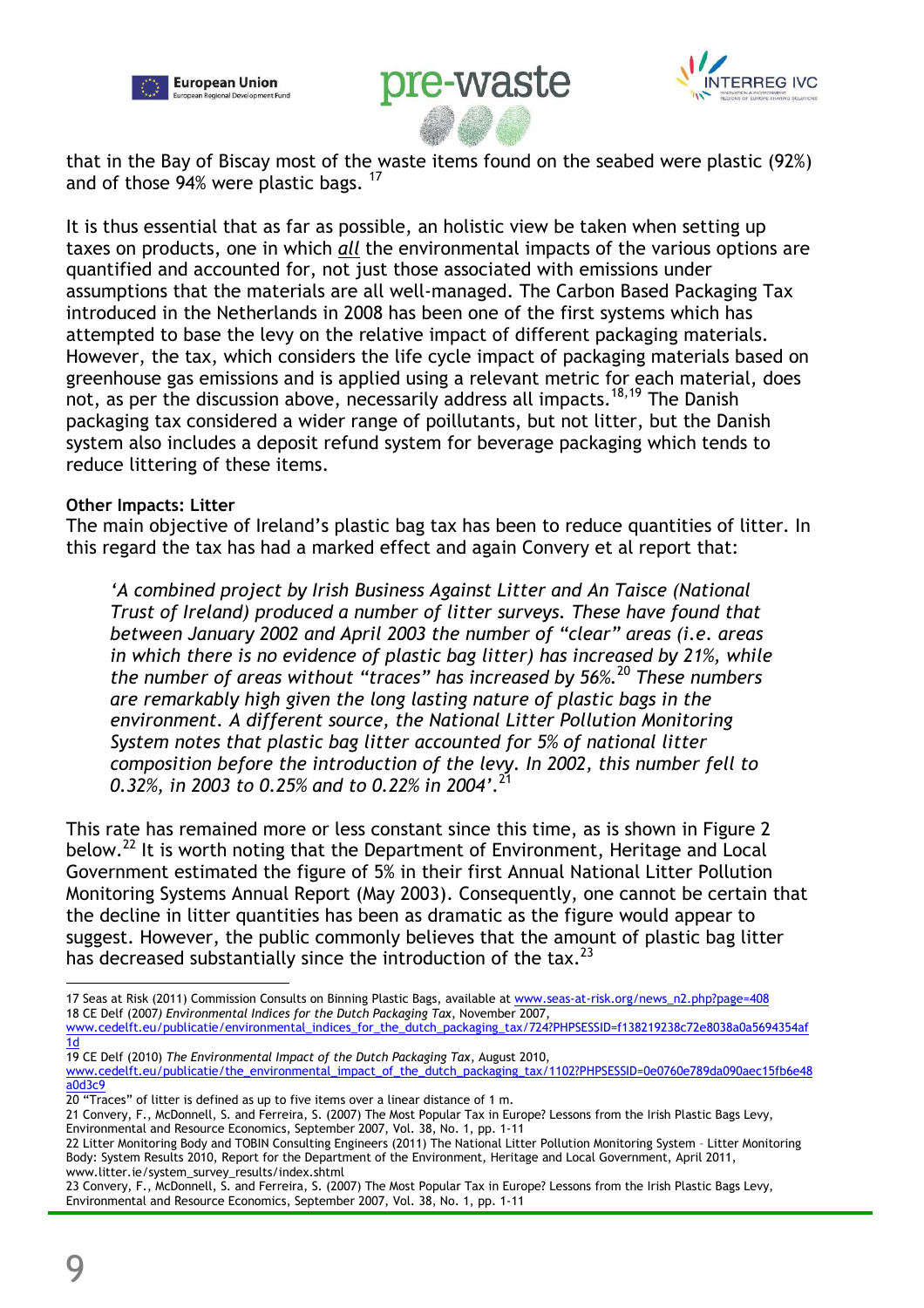





Figure 2: Plastic Bags as a Percentage of Ireland's National Litter Composition



*Source: Litter Monitoring Body, Annual System Results, 2011* 

Despite possible increases in the use of single-use paper bags it appears as if their presence as litter has decreased over recent years (Figure 3). This may further corroborate the results of the survey mentioned above, which suggests that the tax has largely caused people to shift towards the use of reusable bags, rather than paper bag substitutes.



Figure 3: Paper bags as a Percentage of the National Litter Composition\*

Year

*Source: Litter Monitoring Body, Annual System Results \*Note: The figures provided for 2007 to 2010 appear under the sub-category 'bags' and it is unclear if this refers exclusively to paper bags – in earlier years this category appears to have been reported as 'paper bags'*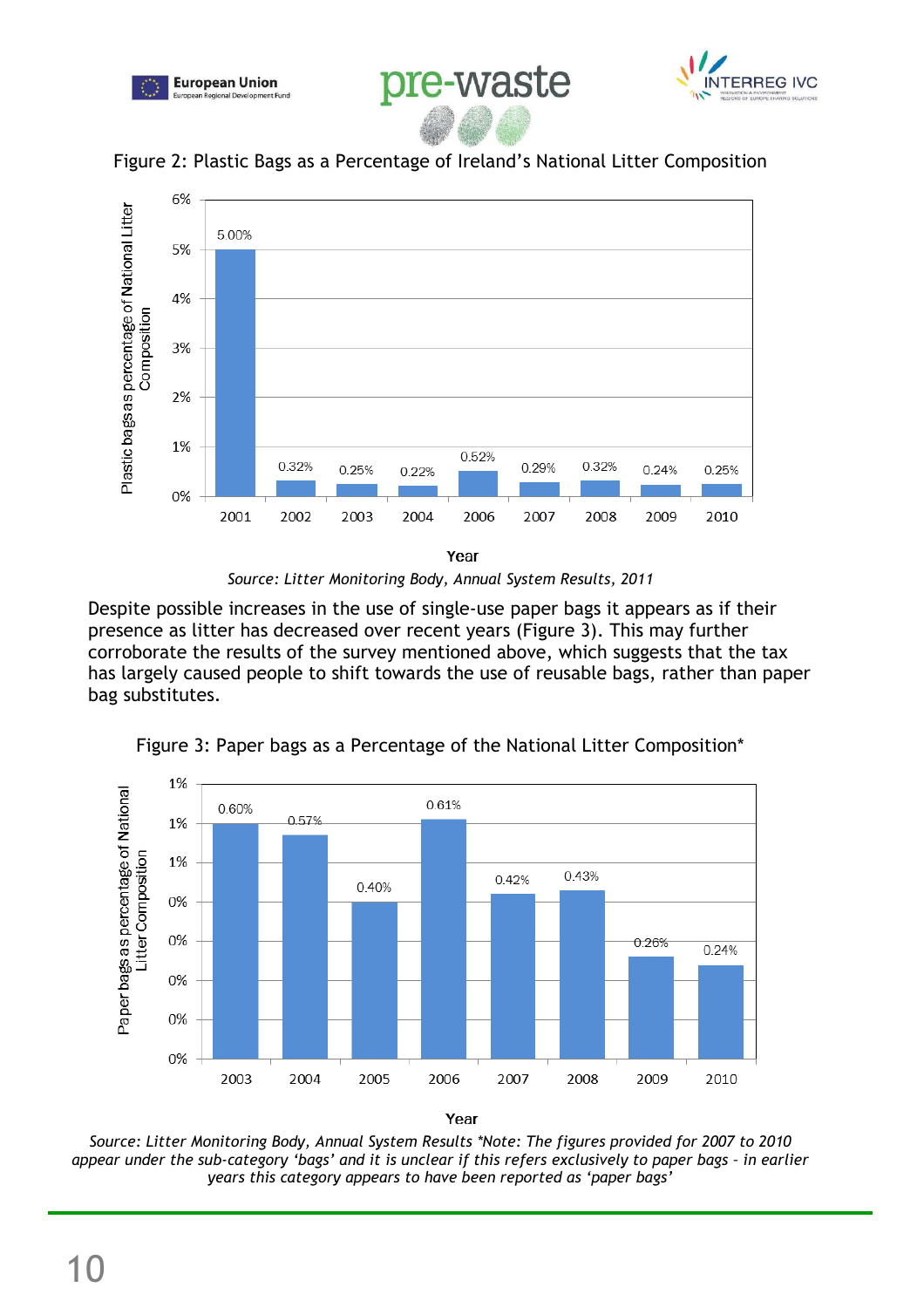





#### *- Continuation over time*

This is a long term action introduced in 2001. The taxation rate was increased in 2007 to provide continued incentive.

Initially the increase was limited to change in the Consumer Price Index (CPI). This proved ineffective in a time of low inflation and was amended by Environment (Miscellaneous Provisions) Act 2011 which now limits increase to inflation plus 10%. However, there are no plans to increase the levy at this time.

### *Monitoring System*

The costs of implementation are reported to be very low because bookkeeping and reporting has been integrated with VAT returns. An evaluation of the impact of the levy on householders and retail sector was undertaken. $^{24}$ 

A 2008 regulatory impact assessment of Ireland's plastic bag levy based on preliminary data reported on the number of bags used and the funds collected.

Litter surveys and National Litter Pollution Monitoring to estimate changes in littering.

A national survey on the Environment "Attitudes and Actions 2003" showed that the tax was very popular:

- **91%** of respondents were in favour of the levy because
	- better for the environment,
	- there are no plastic bags visible in the streets, and
	- re-usable bags are more convenient for holding shopping
- **6%** were against it because
	- missed having plastic bags about the house, and
	- were frustrated when they forgot to bring-usable bags into the shop
- **3%** had no opinion

 $\overline{a}$ 

<sup>24</sup> Convery, F., McDonnell, S. and Ferreira, S. (2007) The Most Popular Tax in Europe? Lessons from the Irish Plastic Bags Levy, *Environmental and Resource Economics*, September 2007, Vol. 38, No. 1, pp. 1-11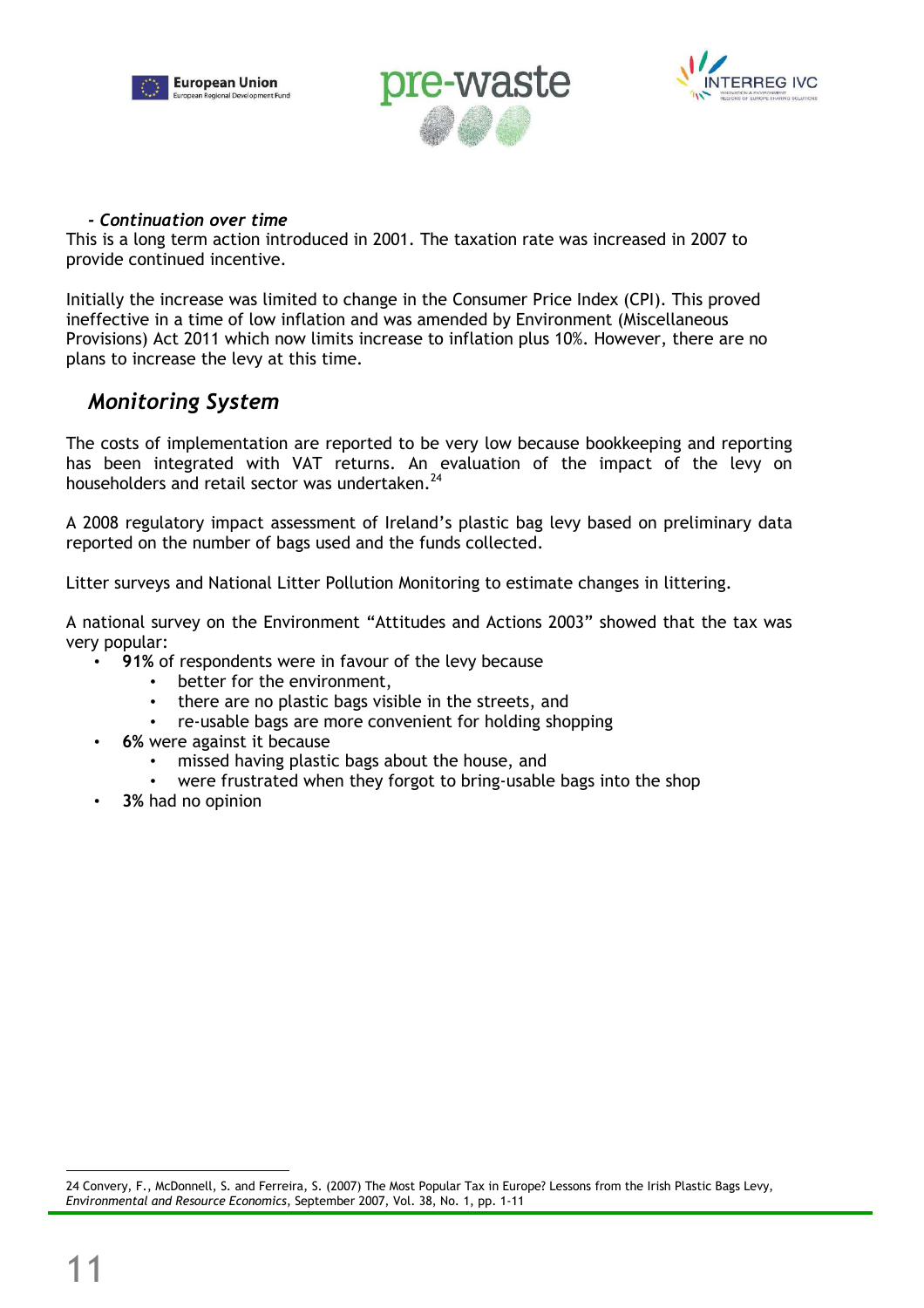





# *7. Lesson learnt & recomendations*

## *Key factors of success*

Success factors identified by the Irish Government:

- Ring-fencing of proceeds has assisted in public acceptance of measure
- Success assisted by available substitute reusable bags
- Advance consultation with stakeholders and arrangements were critical in winning support
- Simplicity easy to enforce; easy to administer.

Other success factor identified by Eunomia:

Passed directly to consumers

The literature suggests that levies on plastic bags tend to be more successful when they are passed directly to consumers. In Denmark and South Africa, for example, the retailer is expected to cover the tax and not obliged to pass on the full costs to the consumer. This can have the effect of reducing the financial incentive for consumers to change their behaviour and 'hide' the tax from public view. In order to create public awareness and achieve the greatest degree of behaviour change Ireland applies its tax at the point of sale and advertised the tax widely before it was implemented. Indeed, Convery et al. note that when introducing taxes on single-use products it is frequently necessary to undertake a publicity campaign to clearly demonstrate the reasons and rationale behind the tax. This was undertaken in Ireland and, according to these authors, it helped to improve the initial acceptance and effectiveness of the tax.<sup>25</sup>

In addition, the introduction of direct and variable rate charging at the household level, would, at the margin, support the financial case for reusable rather than disposable products, such as bags and cutlery. Such a charging scheme, placing the incentive directly at the household level would enhance the effectiveness of measures to reduce consumption of non-recyclable items.

### *Recommended improvements/adaptations*

In 2008 AP EnvEcon Limited reviewed Ireland's plastic bag levy and concluded that in order to be effective it needed to be more flexible. Greater flexibility reduces the need to continually revisit primary legislation, and can more easily account for changing economic and consumer environments. The authors of the review suggested that each year the tax should be allowed to increase with inflation (measure by the Consumer Price Index), and that on top of this there should be the option to increase the levy by up to 10% of the base level for that year.<sup>26</sup> It would seem that flexibility in the levy structure of any eco-tax on disposable products would be desirable, especially at a time of much economic uncertainty and where rates of inflation and consumer spending are likely to fluctuate substantially over coming years. This recommendation was taken up by the Irish Government in 2011.

www.environ.ie/en/Legislation/Environment/Waste/WasteManagement/FileDownLoad,21599,en.pdf

 $\overline{a}$  $25$  Convery, F., McDonnell, S. and Ferreira, S. (2007) The Most Popular Tax in Europe? Lessons from the Irish Plastic Bags Levy, *Environmental and Resource Economics*, September 2007, Vol. 38, No. 1, pp. 1-11

<sup>26</sup> AP EnvEcon Limited (2008) *Regulatory Impact Analysis on Proposed Legislation to Increase Levies on Plastic Shopping Bags and Certain Waste Facilities*, November 2008,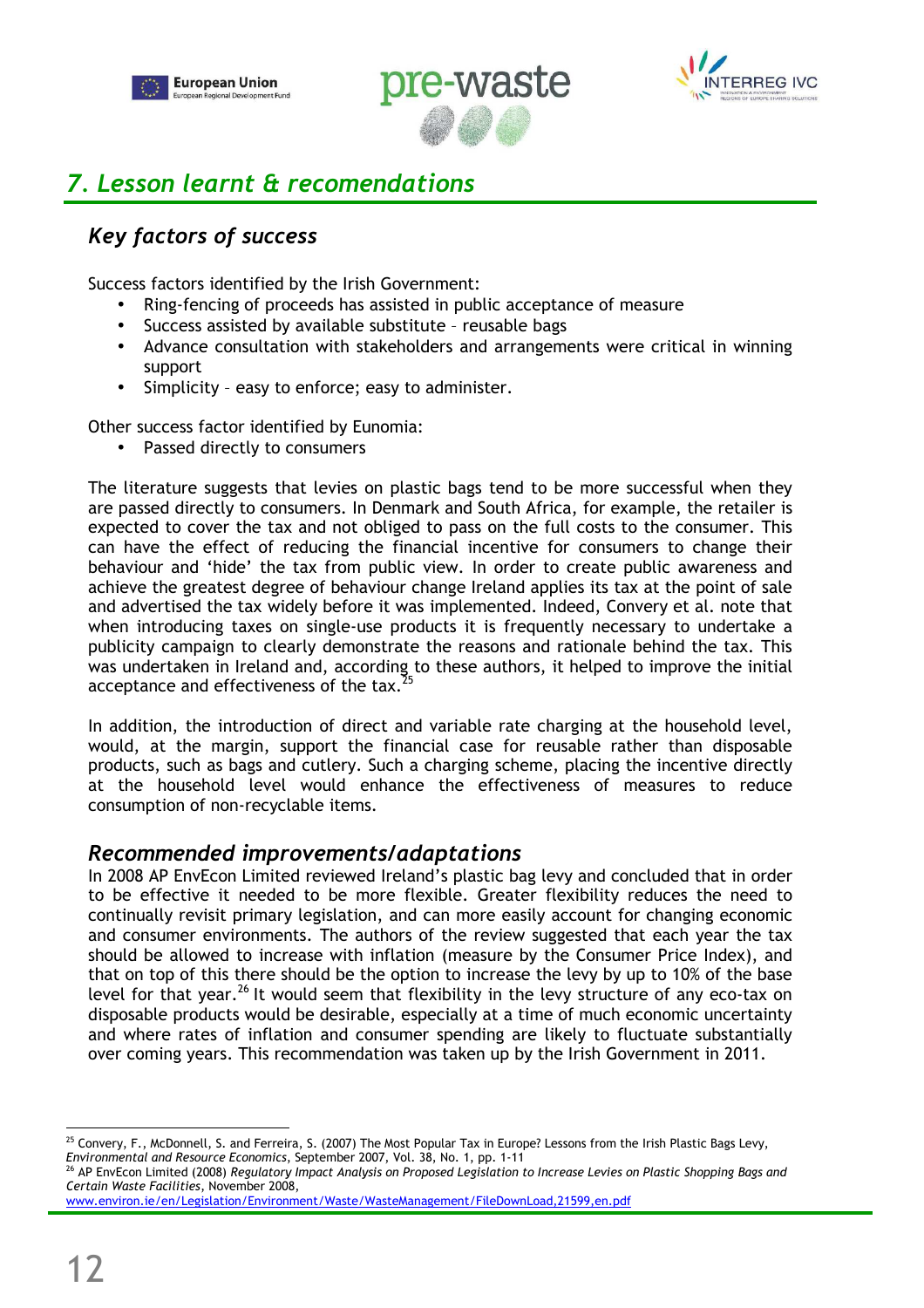





When implementing taxes on single-use disposable products (amongst others), Eunomia recommends the following approaches:

- Apply taxes to items where alternatives are clearly available (this is likely to ensure a reasonable response to the tax);
- Continual review of the tax to ensure that its effectiveness is not being eroded over time (e.g. through inflation);
- Ensure the tax is designed with sufficient inbuilt flexibility to adapt to changing economic conditions;
- Prior to introducing the tax, develop an effective communication campaign to advertise the rationale behind the tax. In this respect, there should be a clear rationale for the tax; and
- Albeit that this is desirable rather than necessary, it is helpful to be introducing such measures against the backdrop of a direct and variable rate charging for household waste. This can help strengthen the response to price changes occasioned by the tax.